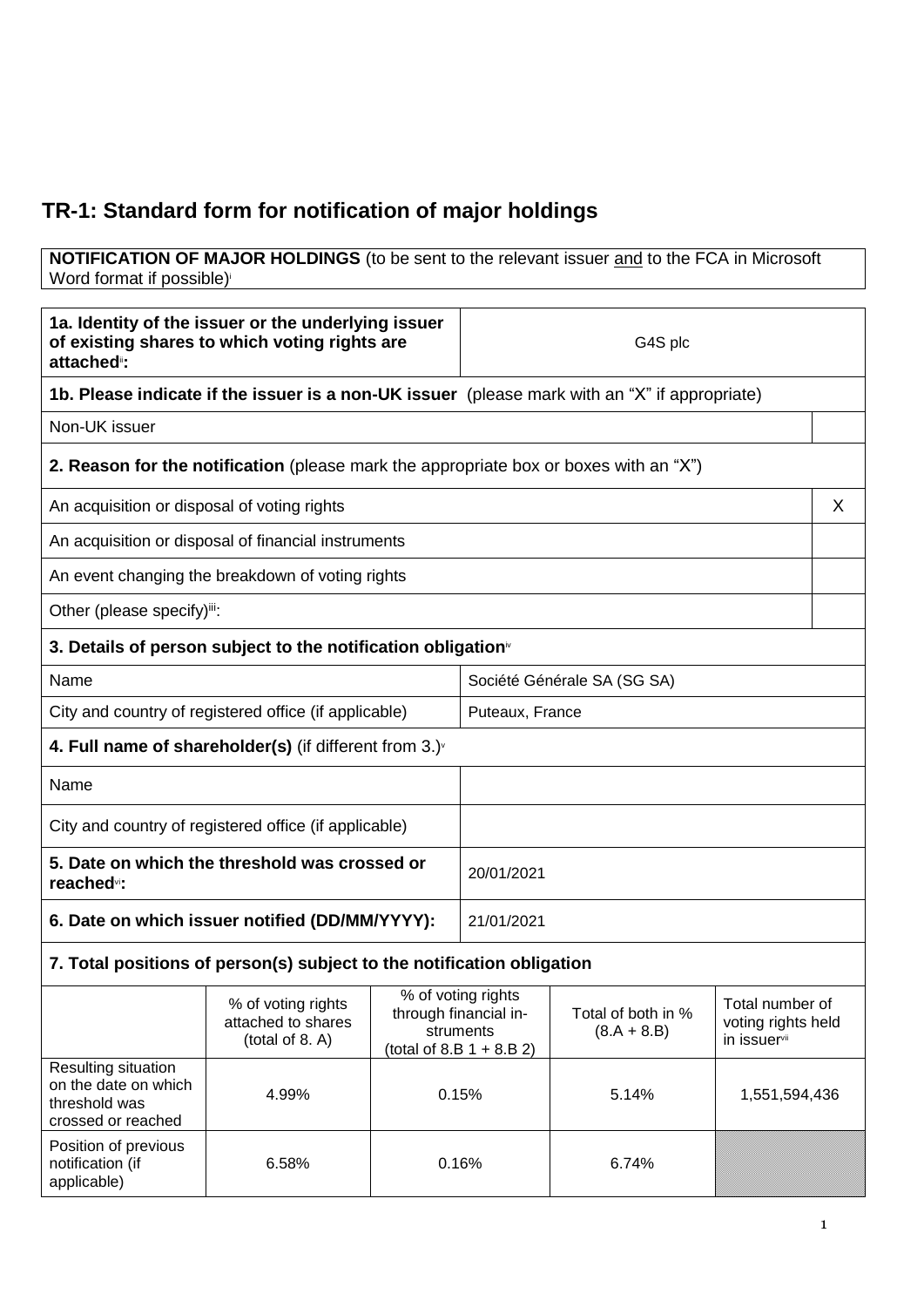## **8. Notified details of the resulting situation on the date on which the threshold was crossed or reached**viii

## **A: Voting rights attached to shares**

| Class/type of<br>shares<br>ISIN code (if possible)        | Number of voting rightsix |                               | % of voting rights        |                               |
|-----------------------------------------------------------|---------------------------|-------------------------------|---------------------------|-------------------------------|
|                                                           | <b>Direct</b><br>(DTR5.1) | <b>Indirect</b><br>(DTR5.2.1) | <b>Direct</b><br>(DTR5.1) | <b>Indirect</b><br>(DTR5.2.1) |
| <b>GB00B01FLG62</b><br>Ordinary shares                    | 52,453,470                | 0                             | 3.38%                     | $0.00\%$                      |
| <b>GB00B01FLG62</b><br><b>Borrowed Ordinary</b><br>shares | 24,945,792                |                               | 1.61%                     | $0.00\%$                      |
| <b>SUBTOTAL 8. A</b>                                      | 77,399,262                |                               | 4.99%                     |                               |

| B 1: Financial Instruments according to DTR5.3.1R (1) (a) |                                        |                                         |                                                                                                        |                    |
|-----------------------------------------------------------|----------------------------------------|-----------------------------------------|--------------------------------------------------------------------------------------------------------|--------------------|
| <b>Type of financial</b><br>instrument                    | <b>Expiration</b><br>date <sup>x</sup> | Exercise/<br><b>Conversion Periodxi</b> | <b>Number of voting rights</b><br>that may be acquired if<br>the instrument is<br>exercised/converted. | % of voting rights |
|                                                           |                                        |                                         |                                                                                                        |                    |
|                                                           |                                        |                                         |                                                                                                        |                    |
|                                                           |                                        |                                         |                                                                                                        |                    |
|                                                           |                                        | <b>SUBTOTAL 8. B 1</b>                  |                                                                                                        |                    |

| B 2: Financial Instruments with similar economic effect according to DTR5.3.1R (1) (b) |                                        |                                             |                                                                |                                   |                    |
|----------------------------------------------------------------------------------------|----------------------------------------|---------------------------------------------|----------------------------------------------------------------|-----------------------------------|--------------------|
| <b>Type of financial</b><br>instrument                                                 | <b>Expiration</b><br>date <sup>x</sup> | Exercise/<br><b>Conversion</b><br>Period xi | <b>Physical or</b><br>cash<br><b>settlement</b> <sup>xii</sup> | <b>Number of</b><br>voting rights | % of voting rights |
| OTC Call option                                                                        | 03/01/2033                             | Till 03/01/2033                             | Cash                                                           | 1,200,000                         | 0.08%              |
| Listed call warrants                                                                   | 03/01/2033                             | Till 03/01/2033                             | Cash                                                           | 1,200,000                         | 0.08%              |
|                                                                                        |                                        |                                             | <b>SUBTOTAL</b><br>8.B.2                                       | 2,400,000                         | 0.16%              |